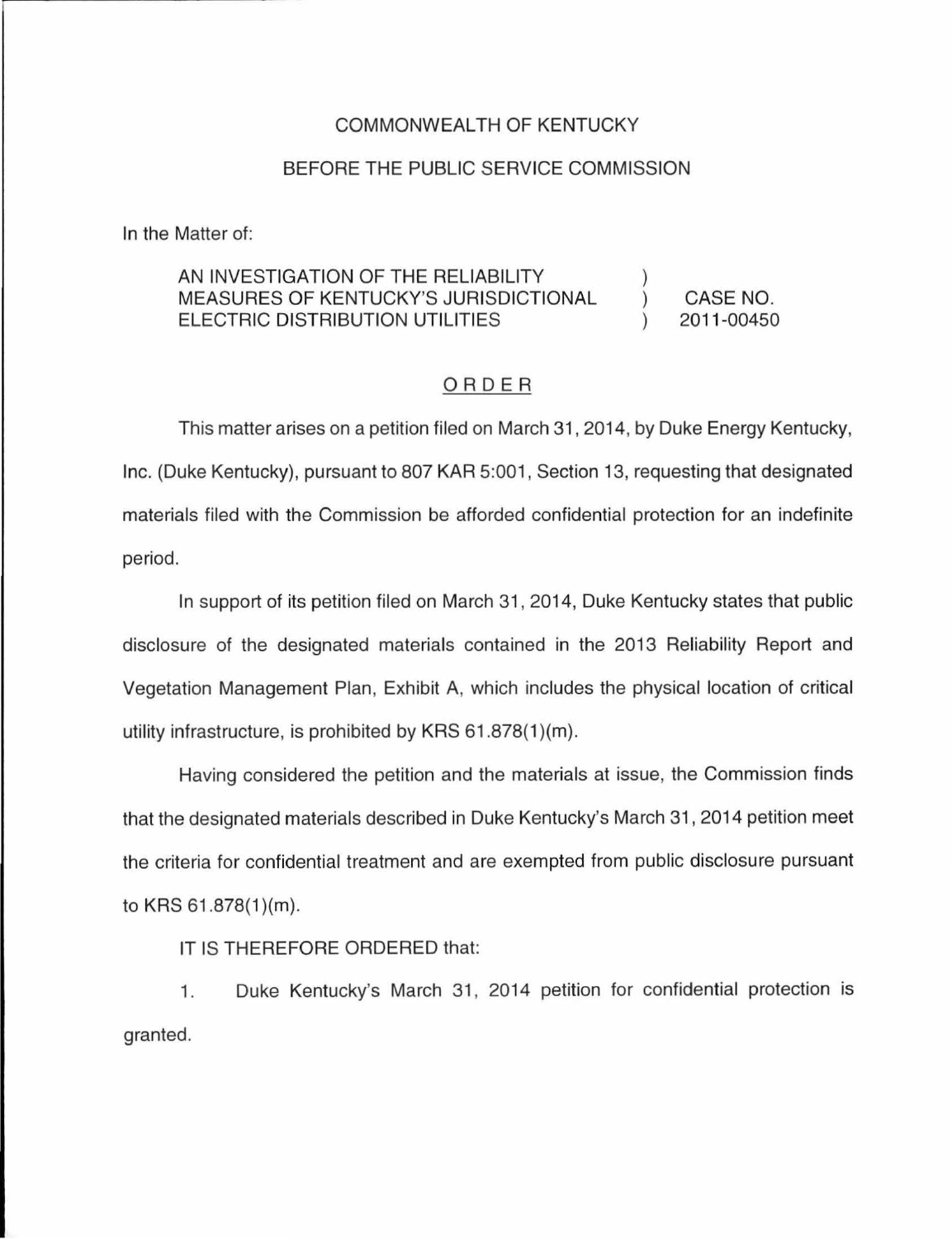2. The designated materials shall not be placed in the public record or made available for public inspection for an indefinite period, or until further Orders of this Commission.

3. Use of the designated materials in any Commission proceeding shall be in compliance with 807 KAR 5:001, Section 13(9).

4. Duke Kentucky shall inform the Commission if the designated materials become publicly available or no longer qualify for confidential treatment.

5. If a non-party to this proceeding requests to inspect the designated materials granted confidential treatment by this Order and the period during which the materials have been granted confidential treatment has not expired, Duke Kentucky shall have 30 days from receipt of written notice of the request to demonstrate that the materials still fall within the exclusions from disclosure requirements established in KRS 61.878. If Duke Kentucky is unable to make such demonstration, the requested materials shall be made available for inspection. Otherwise, the Commission shall deny the request for inspection.

6. The Commission shall not make the designated materials available for inspection for 30 days following an Order finding that the materials no longer qualify for confidential treatment in order to allow Duke Kentucky to seek a remedy afforded by law.

-2- Case No. 201 1-00450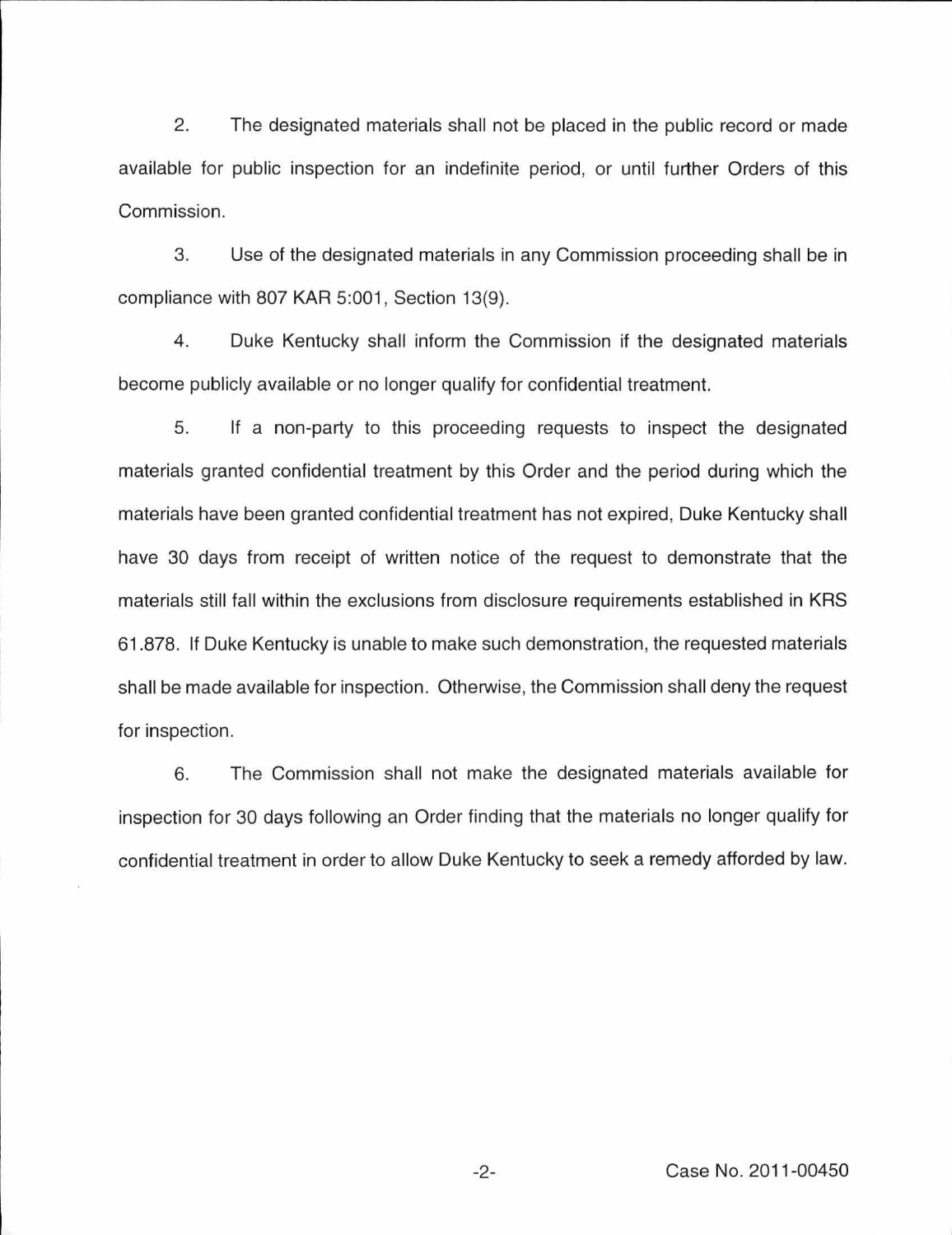By the Commission



**ATTEST:** ١r **BL** Executive Director

Case No. 2011-00450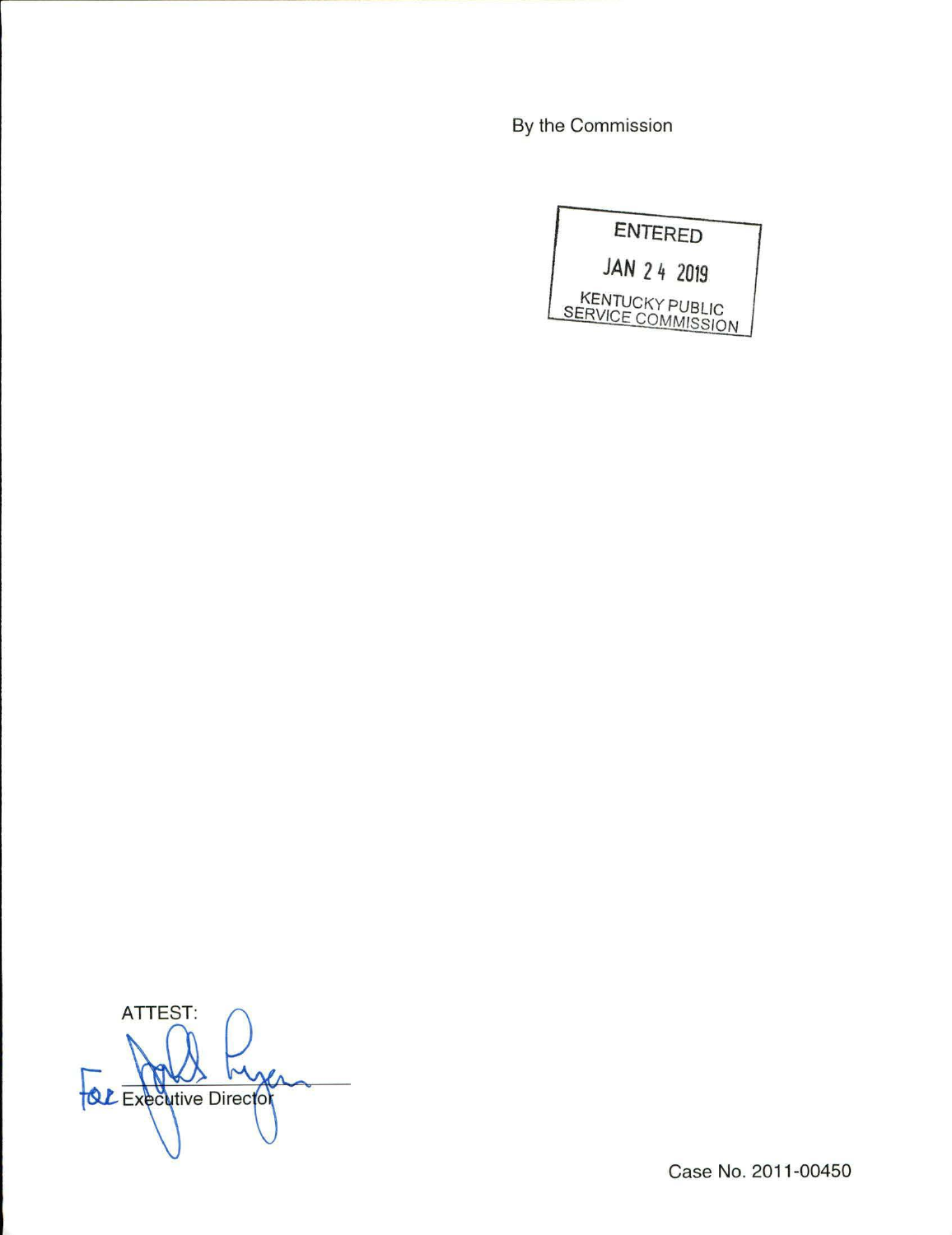Donald R Schaefer Jackson Energy Cooperative Corporation 115 Jackson Energy Lane McKee, KY 40447

Michael Williams Senior Vice President Blue Grass Energy Cooperative Corp. 1201 Lexington Road P. O. Box 990 Nicholasville, KY 40340-0990

\*Allen Anderson President & CEO South Kentucky R.E.C.C. 925-929 N Main Street P. O. Box 910 Somerset, KY 42502-0910

\*Burns E Mercer Manager Meade County R.E.C.C. P. O. Box 489 Brandenburg, KY 40108-0489

\*Barry L Myers **Manager** Taylor County R.E.C.C. 625 West Main Street P. O. Box 100 Campbellsville, KY 42719

\*Carol Hall Fraley President & CEO Grayson R.E.C.C. 109 Bagby Park Grayson, KY 41143

\*Chris Perry President and CEO Fleming-Mason Energy Cooperative, Inc. 1449 Elizaville Road P. O. Box 328 Flemingsburg, KY 41041

\*David S Samford Goss Samford, PLLC 2365 Harrodsburg Road, Suite B325 Lexington, KENTUCKY 40504

\*Debbie Martin Shelby Energy Cooperative, Inc. 620 Old Finchville Road Shelbyville, KY 40065

\*Mr. David Estepp President & General Manager Big Sandy R.E.C.C. 504 11th Street Paintsville, KY 41240-1422

\*William T Prather President & CEO Farmers R.E.C.C. 504 South Broadway P. O. Box 1298 Glasgow, KY 42141-1298

\*James L Jacobus President/CEO Inter-County Energy Cooperative Corporation 1009 Hustonville Road P. O. Box 87 Danville, KY 40423-0087

\*Kerry K Howard President & CEO Licking Valley R.E.C.C. P. O. Box 605 271 Main Street West Liberty, KY 41472

\*G. Kelly Nuckols President & Ceo Jackson Purchase Energy Corporation 2900 Irvin Cobb Drive P. O. Box 4030 Paducah, KY 42002-4030

\*Gregory J Starheim President and CEO Kenergy Corp. 6402 Old Corydon Road P. O. Box 18 Henderson, KY 42419

\*Lonnie Bellar Vice President, State Regulation & Rates LG&E and KU Services Company 220 West Main Street Louisville, KENTUCKY 40202

\*Michael L Miller President & CEO Nolin R.E.C.C. 411 Ring Road Elizabethtown, KY 42701-6767

\*Honorable Mark R Overstreet Attorney at Law Stites & Harbison 421 West Main Street P. O. Box 634 Frankfort, KENTUCKY 40602-0634

\*Melissa D Yates Attorney Denton & Keuler, LLP 555 Jefferson Street P. O. Box 929 Paducah, KENTUCKY 42002-0929

\*Paul G Embs Clark Energy Cooperative, Inc. 2640 Ironworks Road P. O. Box 748 Winchester, KY 40392-0748

\*Mark Stallons President Owen Electric Cooperative, Inc. 8205 Highway 127 North P. O. Box 400 Owenton, KY 40359